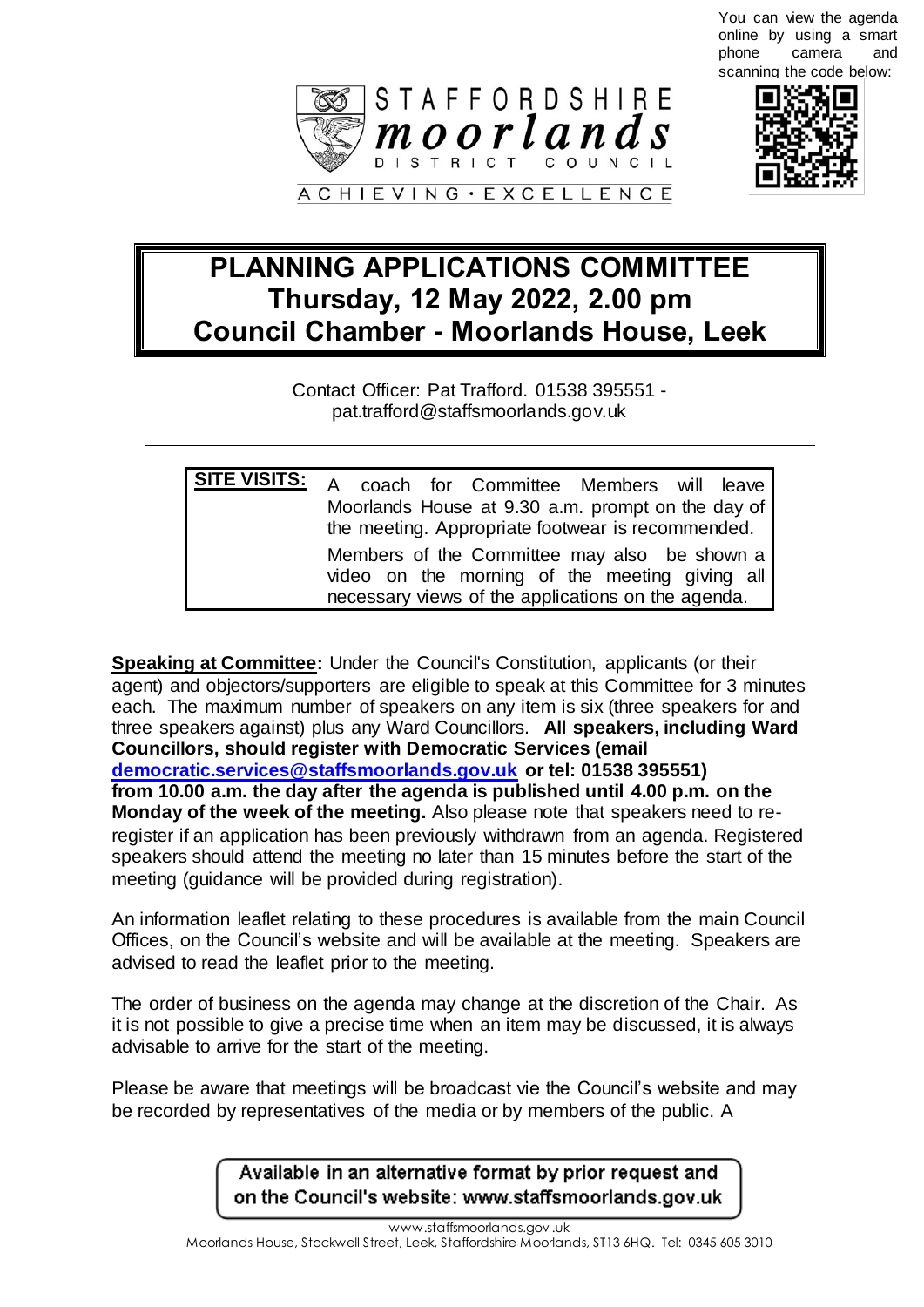## **A G E N D A (Continued)**

guidance document for the recording of public Council meetings is available on the Council's website.

- 1. Chair's announcements
	- a) Webcasting;
	- b) Introductions of Members and Officers;
	- c) Other announcements.
- 2. Apologies for absence, if any.
- 3. Minutes of the previous meeting **(Pages 5 - 12)**
	- (a) To approve as a correct record the Public Minutes of the Planning Applications Committee held on 7 April 2022.
	- (b) Reports on matters arising, if any.
- 4. Urgent items, if any.
- 5. Declarations of Interest
	- i. Disclosable Pecuniary Interests; ii. Other Interests;
	- iii. Lobbying Interests.
- 6. SMD/2021/0730 The former Black Head Inn, Upper Tean. **(Pages 13 - 28)**
- 7. SMD/2019/0632 and 0633 The Royal Oak Public House, High Street, Cheadle **(Pages 29 - 48)**
- 8. SMD/2021/0530 The Swan Inn, Town End, Cheadle **(Pages 49 - 70)**
- 9. SMD/2021/0546 The Swan Inn, Town End, Cheadle **(Pages 71 - 82)**
- 10. SMD/2021/0676 Bradstones, Bottom Lane, Ipstones **(Pages 83 - 110)**
- 11. SMD/2021/0656 Land at Eastern End of Mill Lane Wetley Rocks **(Pages 111 - 122)**
- 12. SMD/2020/0552 Land at Barnfields Road and Sunnyhills Road, Cornhill, Leek **(Pages 123 - 134)**
- 13. NOTE A Late Representations Report will be circulated prior to the meeting i.e. any representations received since this agenda was published.
- 14. Exclusion of the Press and Public

**The Chair to move:-**